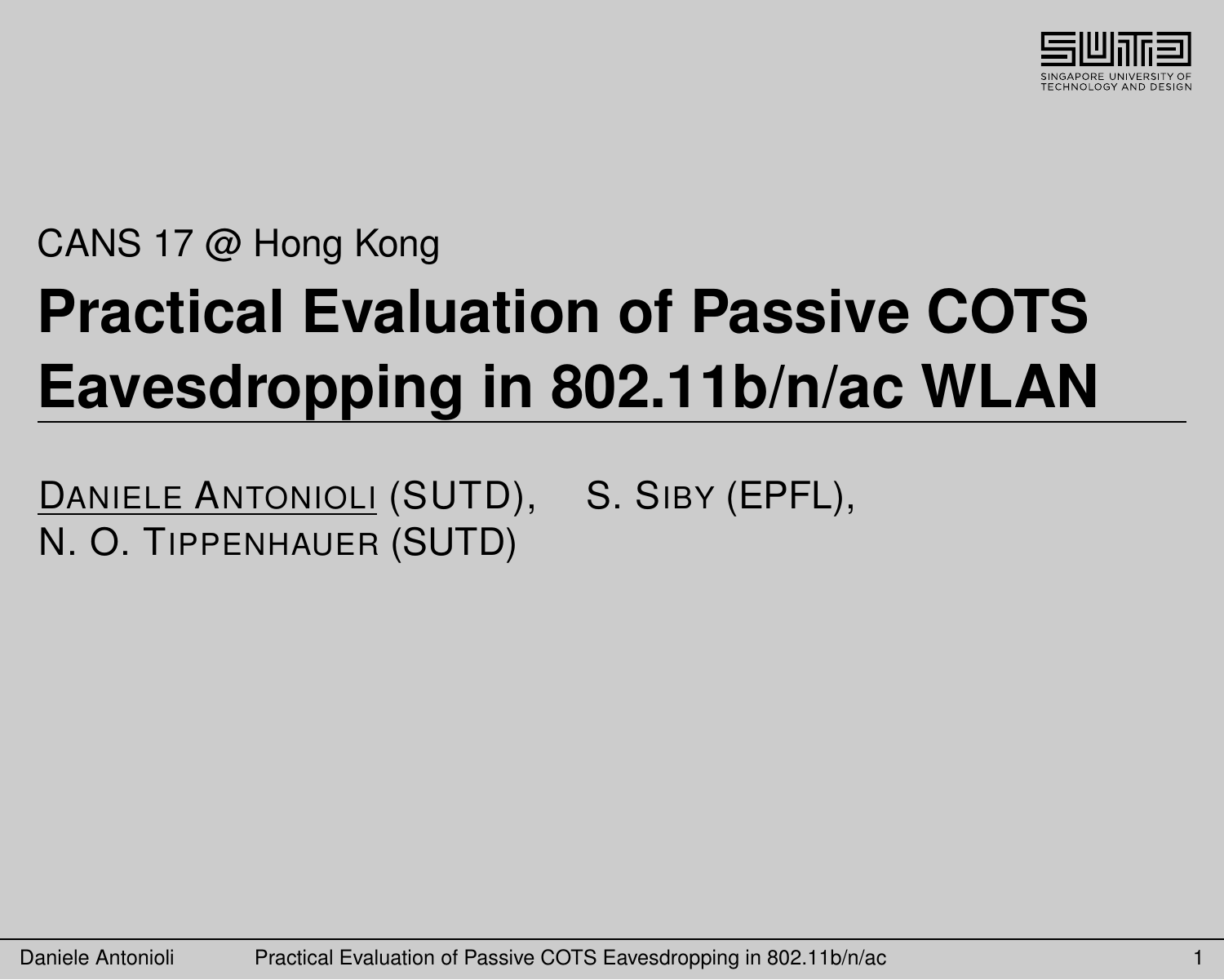

- <span id="page-1-0"></span>• Some PHY features theoretically disadvantage an eavesdropper
	- $\blacktriangleright$  Eg: reduce eavesdropping range
	- $\blacktriangleright$  Few practical evaluations of those claims
	- $\blacktriangleright$  Typically not focusing on a real protocol
- 802.11n/ac WLAN amendments
	- $\triangleright$  Use of MIMO and beamforming
- *Is eavesdropping affected by recent PHY features?*
	- ► If yes, we get extra resilience for free
	- <sup>I</sup> *Even from COTS devices*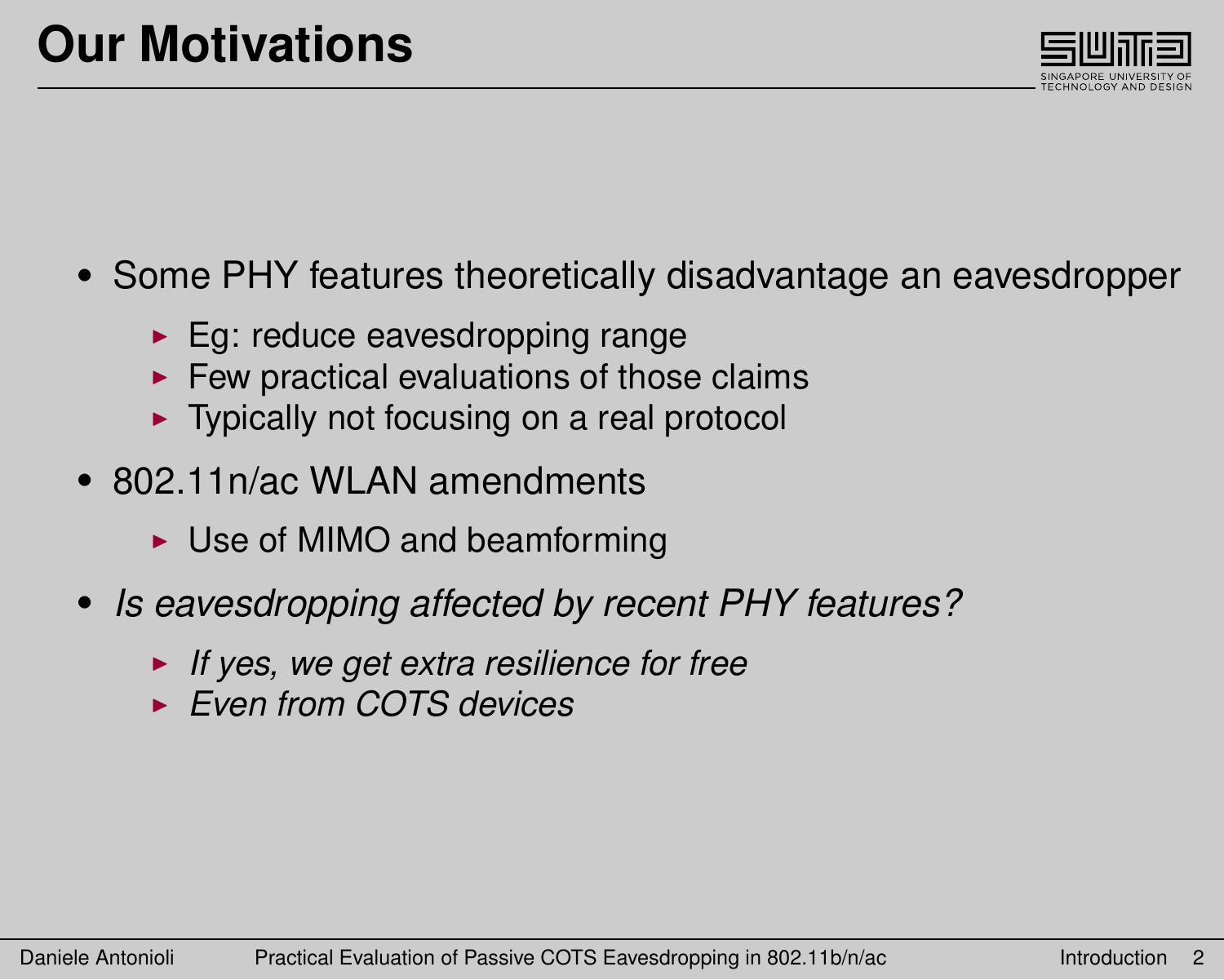

- SNR: Signal-to-Noise-Ratio
	- $\triangleright$  Power of the useful signal divided by the noise power at the receiver
	- $\blacktriangleright$  10 log<sub>10</sub> SNR = SNR<sub>dB</sub>
- BER: Bit-Error-Rate
	- $\triangleright$  Probability of erroneously decoding 1-bit at the receiver
	- $\triangleright$  Not exact quantity (MCS, fading model)
	- ► 10<sup>-6</sup> is considered a reasonable BER value
- PER: Packet-Error-Rate
	- $\blacktriangleright$  Computed as: PER = 1 (1 BER)<sup>^</sup>
	- $\triangleright$  *N* is the average packet size in bits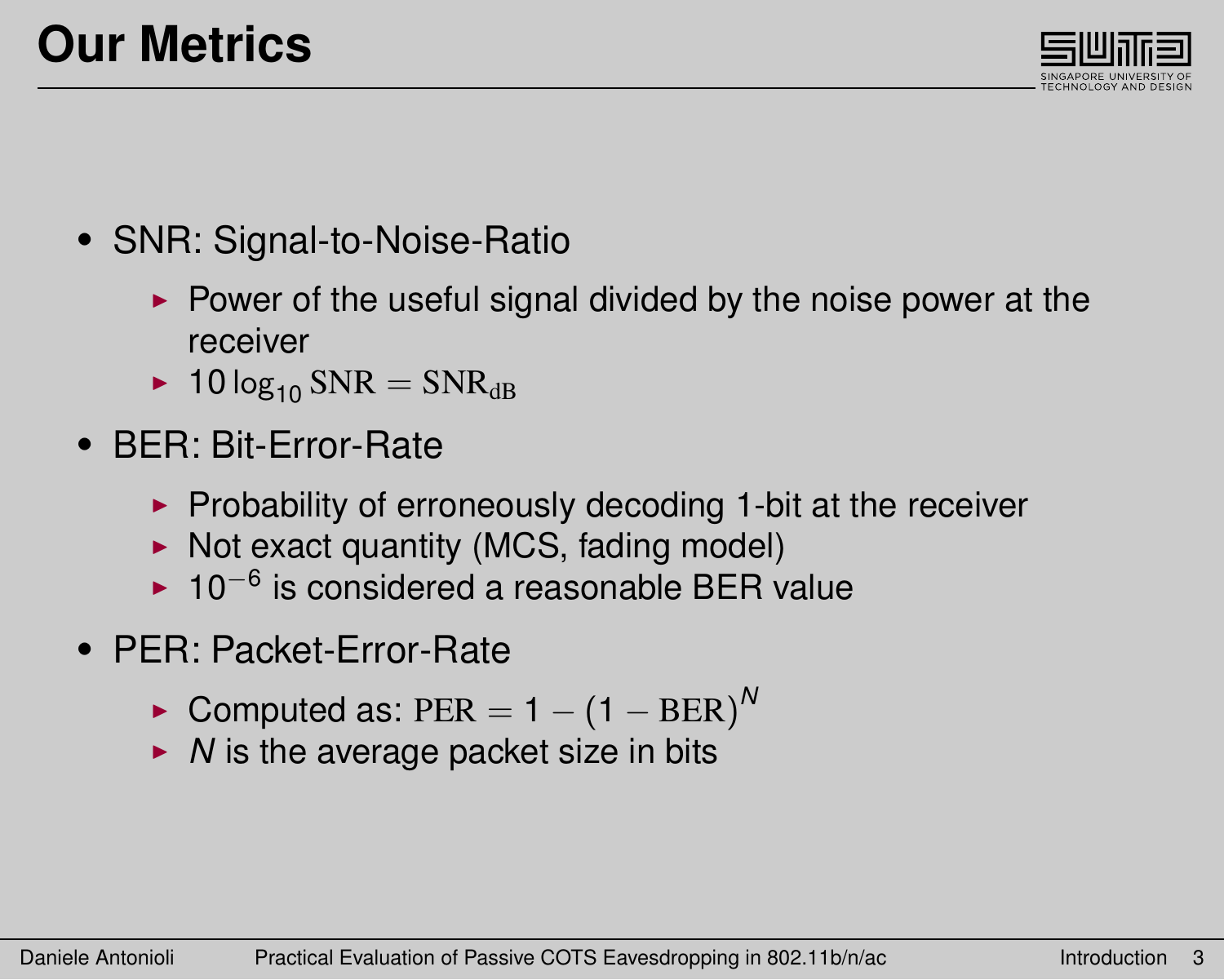

#### • **802.11n/ac vs. 802.11b**

- $\blacktriangleright$  Passive eavesdropper (Eve)
- $\triangleright$  Downlink channel (from Alice to Bob)
- $\triangleright$  NLOS environment (exploit multipath)
- $\triangleright$  802.11b as a baseline: no MIMO

#### • **Predictions**

- Eve's SNR disadvantage in b vs.  $n/ac$
- $\triangleright$  Eve's PER disadvantage compared to Bob in n/ac

#### • **Experimental evaluation**

- $\triangleright$  With COTS devices in an indoor environment
- $\triangleright$  Measure PER and SNR
- $\triangleright$  Compare results with predictions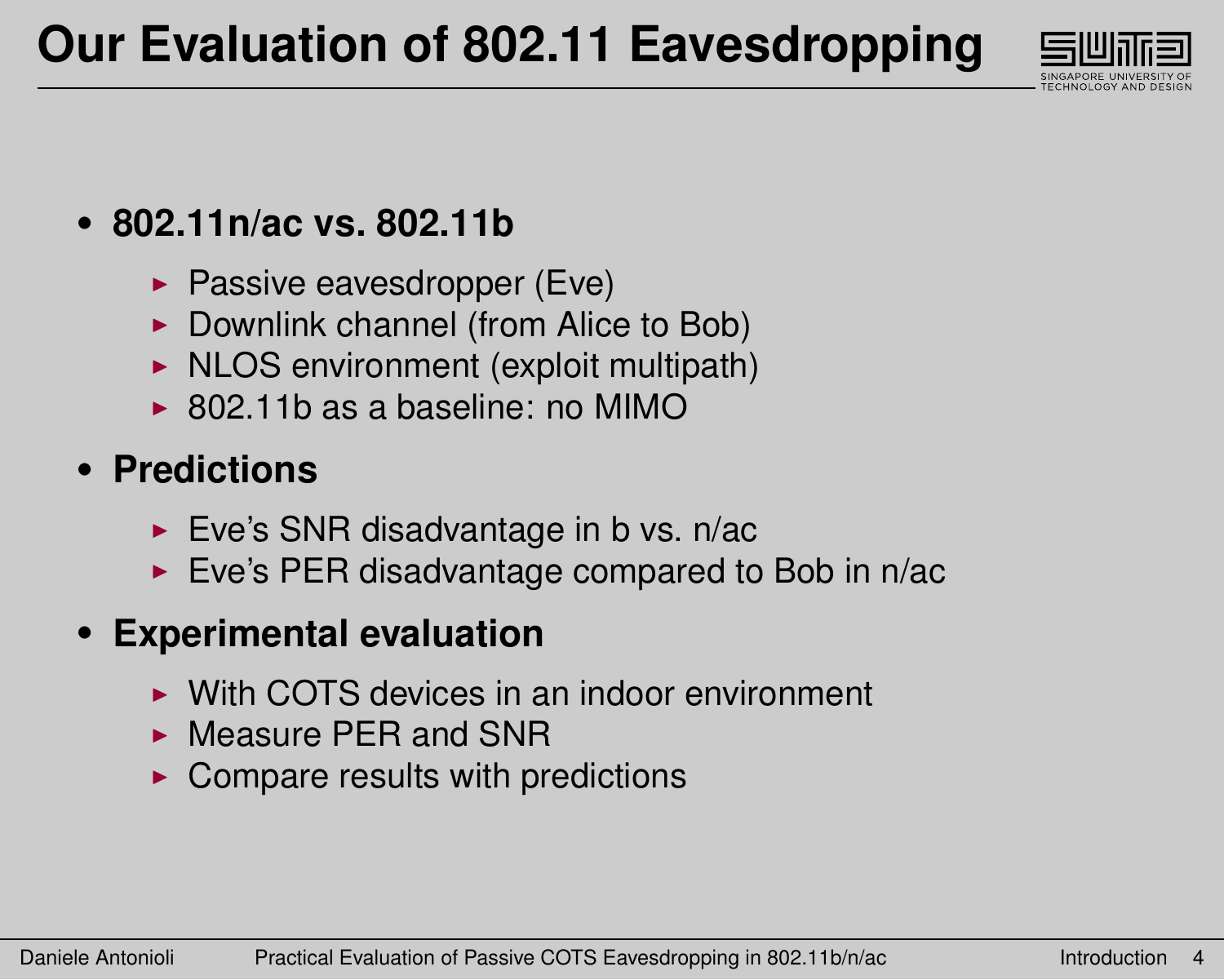



• **802.11b (SISO)**

- $\blacktriangleright$  Alice uses 1 antenna
- $\triangleright$  No disadvantages for Eve
- $\blacktriangleright$  Eve success depends on:  $d$ *AE*



- **802.11n/ac (MIMO)**
	- $\blacktriangleright$  Alice uses L antennas
	- $\blacktriangleright$  Transmit-beamforming towards Bob disadvantages Eve
	- $\blacktriangleright$  Eve success depends on:  $d_{AF}$ ,  $d_{BF}$ , and  $L$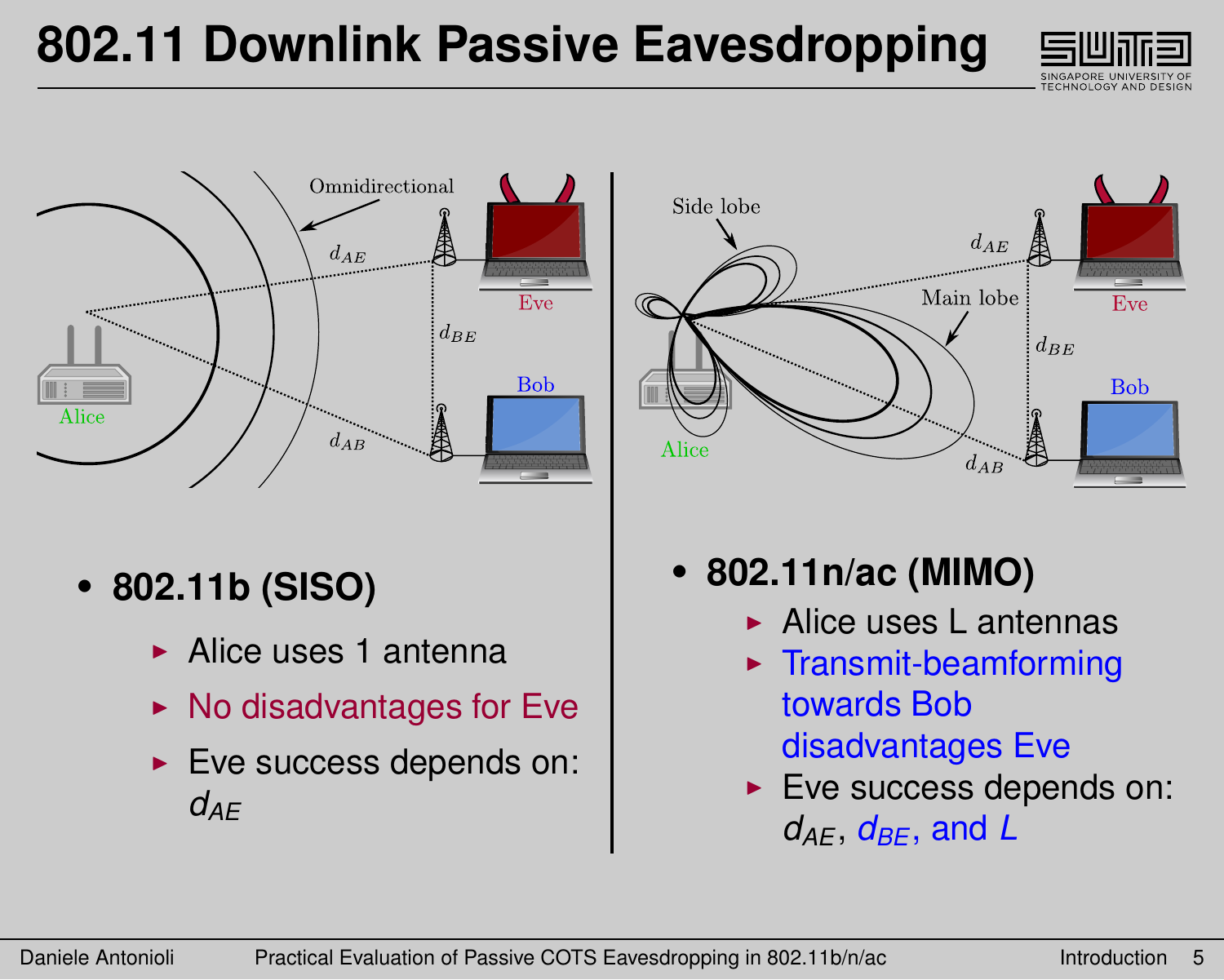

#### <span id="page-5-0"></span>• Eve is a *passive eavesdropper*

- $\blacktriangleright$  Eavesdrop the downlink
- $\triangleright$  Outside the main lobe (if Alice uses beamforming)
- *Equipotent* to Bob
	- $\triangleright$  COTS devices
	- $\triangleright$  Same number of antennas
- Eavesdrops in monitor mode
	- $\triangleright$  No retransmissions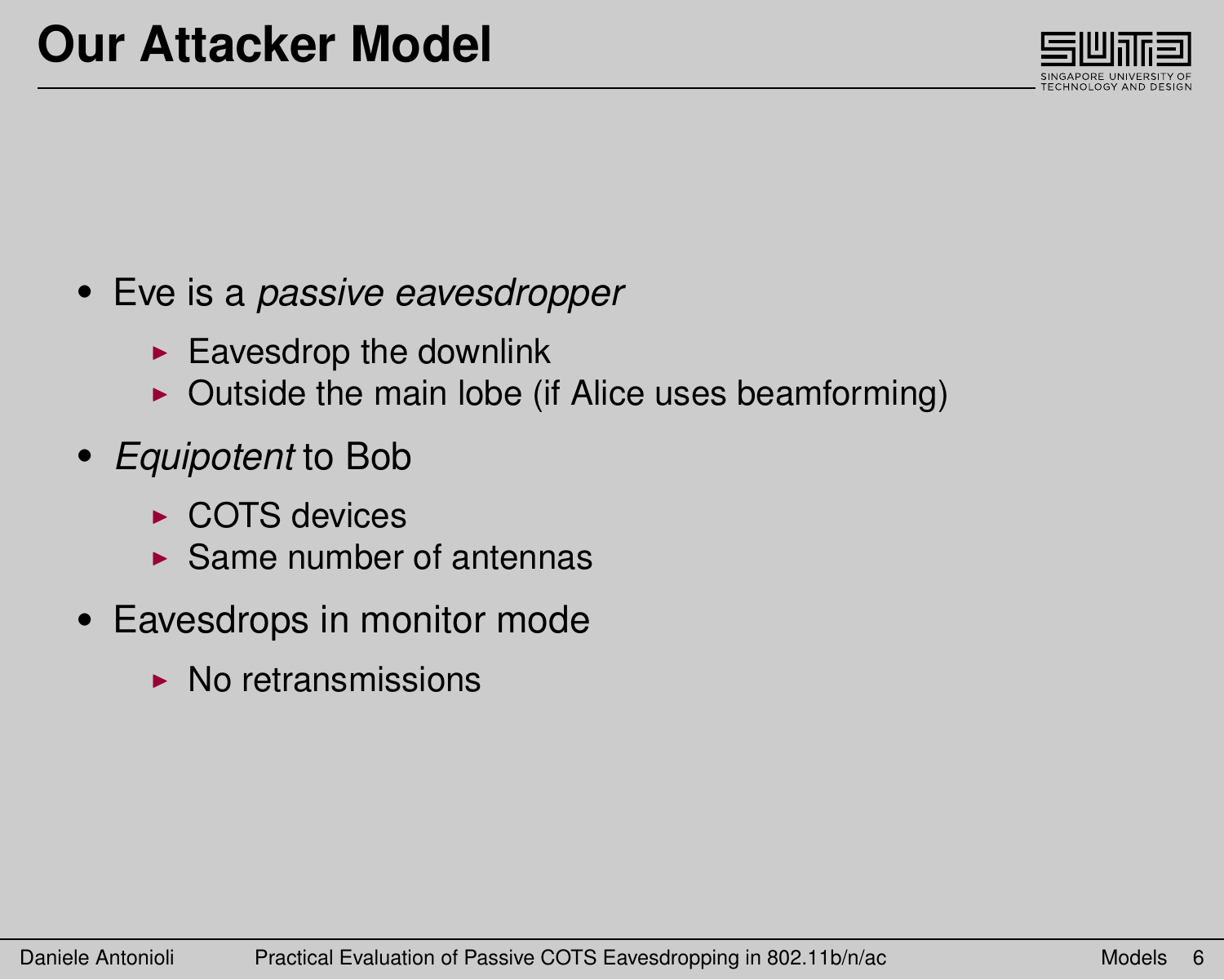

- <span id="page-6-0"></span>• Quantify the disadvantages of Eve
	- $\blacktriangleright$  In 802.11n/ac (MIMO) compared to 802.11b (SISO)
- Eve's SNR disadvantage
	- $\triangleright$  Upper bound from BER formula (Rayleigh fading)
	- $\blacktriangleright$  Lower bound from transmit-beamforming gain
- Expected BER and PER of Eve vs. Bob
	- $\blacktriangleright$  Varying their distances to Alice
	- $\blacktriangleright$  Using 802.11n/ac different path loss models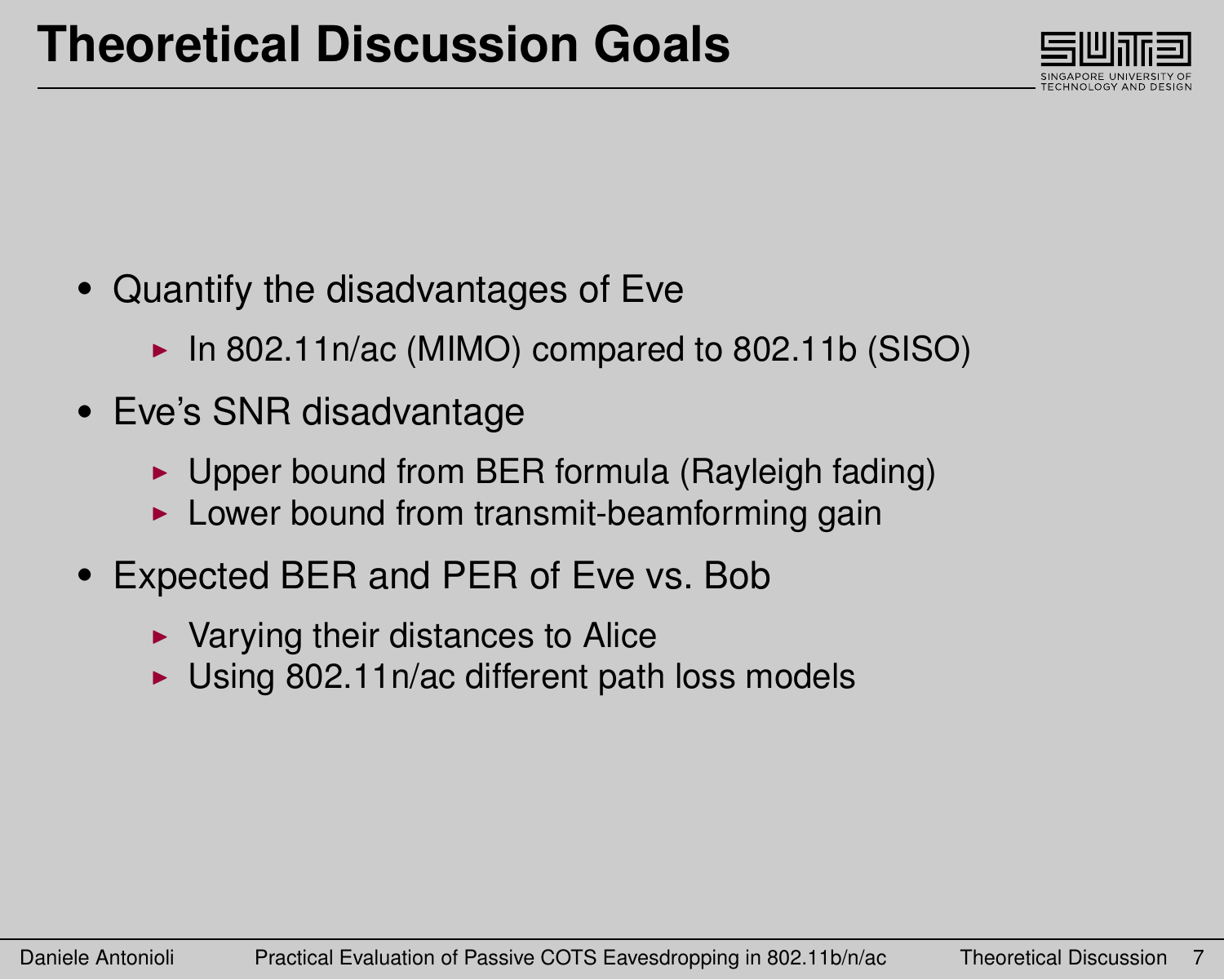### **Passive Eavesdropping 802.11n/ac**





- **802.11n/ac (MISO)**
	- $\blacktriangleright$  Alice uses L antennas
	- $\triangleright$  Transmit-beamforming towards Bob disadvantages Eve
	- $\triangleright$  Eve success depends on:  $d_{AF}$ ,  $d_{BF}$ , and L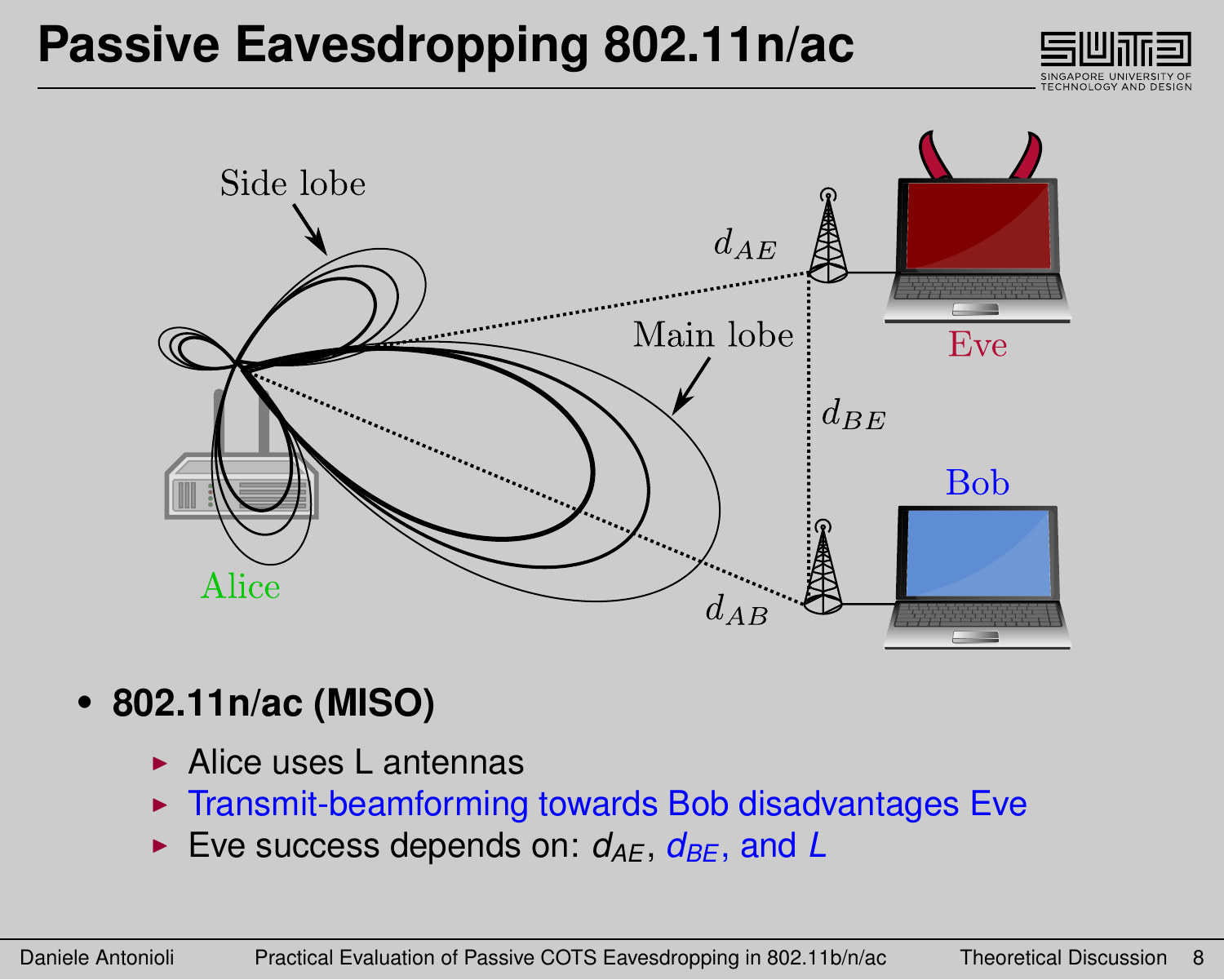

#### Number of transmitting antennas (L) is key:

$$
\lambda = \sqrt{\frac{\text{SNR}}{2 + \text{SNR}}}
$$
\n
$$
BER_{\text{SISO}} = \frac{1}{2} (1 - \lambda)
$$
\n(2)

$$
BER_{MISO} = \left(\frac{1-\lambda}{2}\right)^{L} \cdot \sum_{i=0}^{L-1} {L+i-1 \choose i} \left(\frac{1+\lambda}{2}\right)^{i} \tag{3}
$$

- If  $L = 4$  and BER = 10<sup>-6</sup>, then
	- $\triangleright$  SNR<sub>SISO</sub> = 57 (no diversity)
	- $\triangleright$  SNR<sub>MISO</sub> = 16 (diversity order = 4)
	- Eve's SNR disadvantage in 802.11n/ac is 41 dB (at most)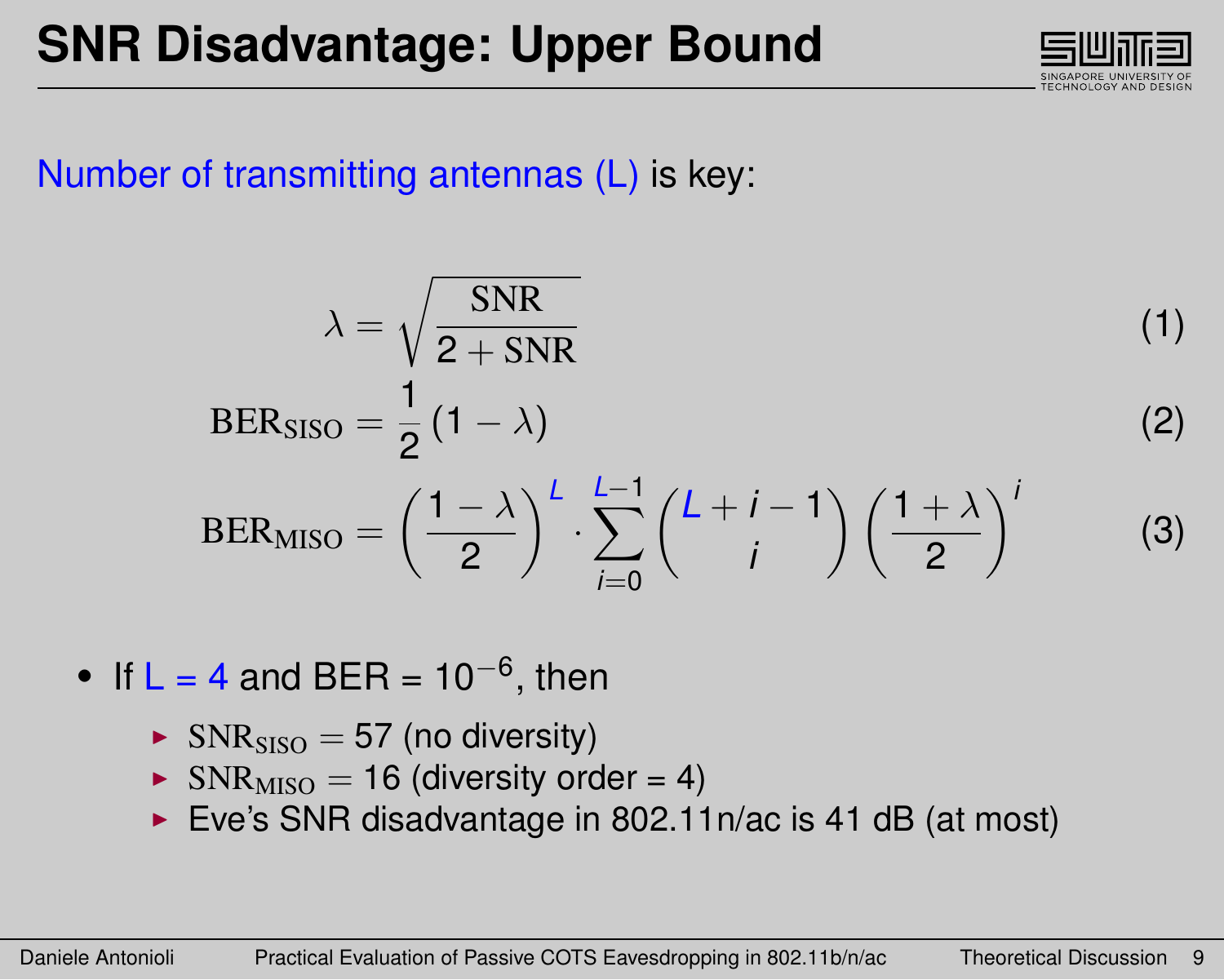

The MISO transmission gain from Alice to Bob is (using CCD):

$$
||g||^2 = 10 \log_{10}(L) \, dB \tag{4}
$$

- Eve is not benefiting from g
- If  $L = 4$ , then
	- Eve's SNR disadvantage in 802.11n/ac is 6 dB (at least)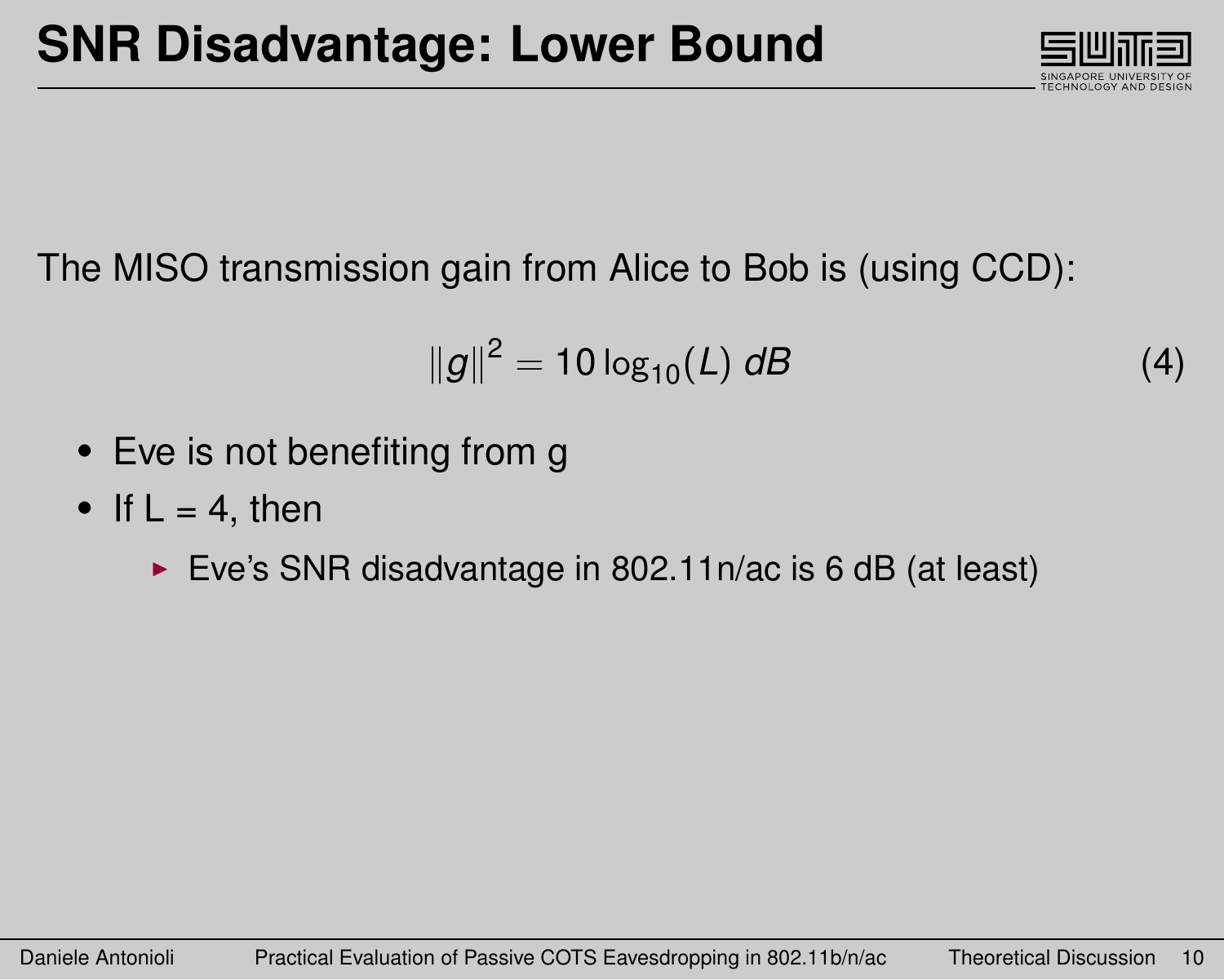

The MISO transmission gain from Alice to Bob is (using CCD):

$$
||g||^2 = 10 \log_{10}(L) \, dB \tag{4}
$$

- Eve is not benefiting from g
- If  $L = 4$ , then
	- Eve's SNR disadvantage in 802.11n/ac is 6 dB (at least)
- **Eve's SNR disadvantage in 802.11n/ac form 6 to 41 dB**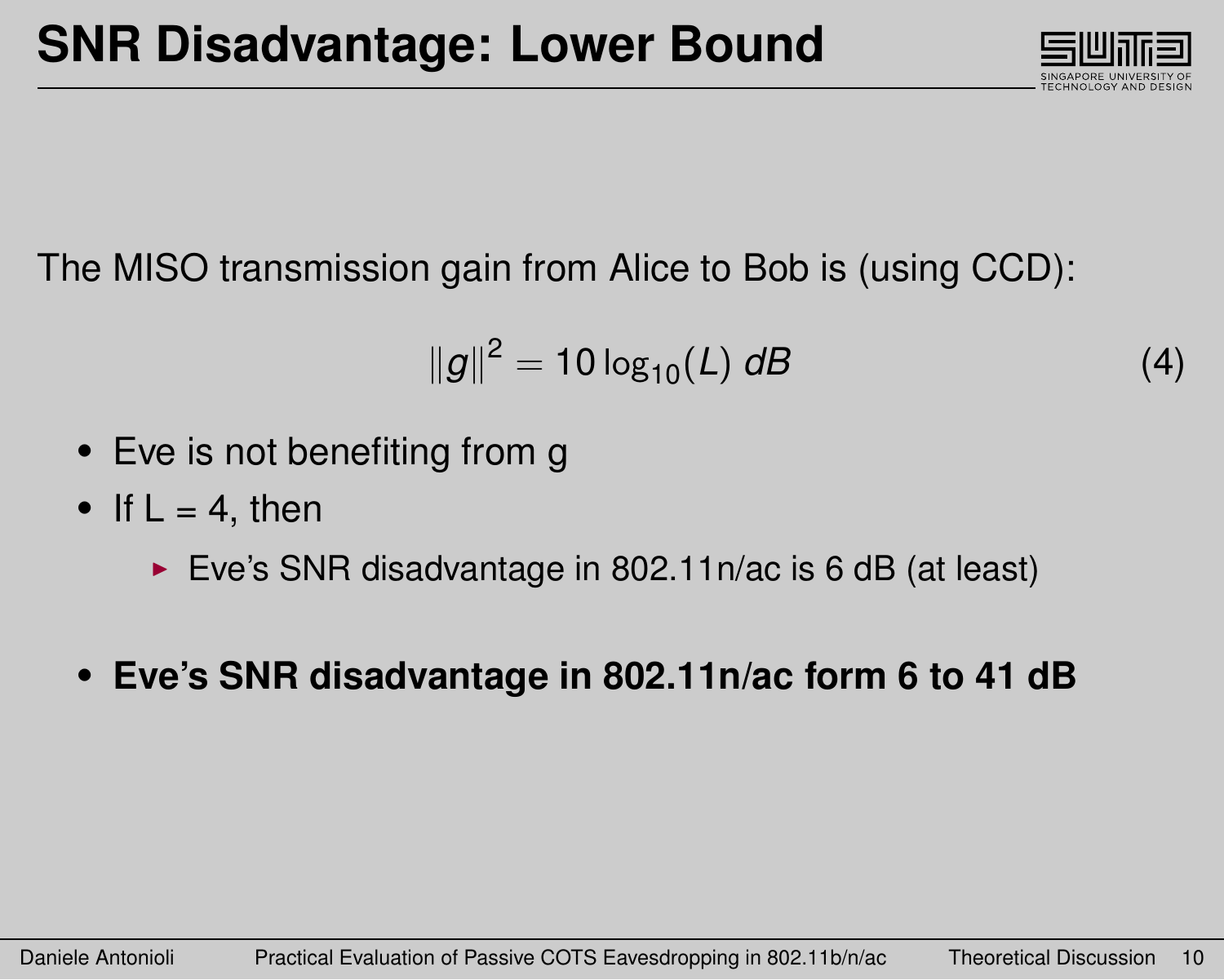

- From: *Next Gen. Wireless LAN: 802.11n and 802.11ac*
	- $\rightarrow$   $d_{BP}$  is the breakpoint distance
	- $\rightarrow \sigma_{SF}$  is the shadowing std dev (log-normal)
	- ▶ *S<sub>PL</sub>* LOS and NLOS path loss slopes
- **Model B**: Residential (intra-room)
	- $\rightarrow$  *d<sub>PP</sub>* = 5 m
	- $\rightarrow \sigma_{SF} = 3, 4 \text{ dB}$
	- $S_{Pl} = 2, 3.5$
- **Model D**: Office (large conference room)
	- $\rightarrow$  *d<sub>BP</sub>* = 10 m
	- $\triangleright$   $\sigma_{SF} = 3, 5$  dB
	- $S_{PI} = 2, 3.5$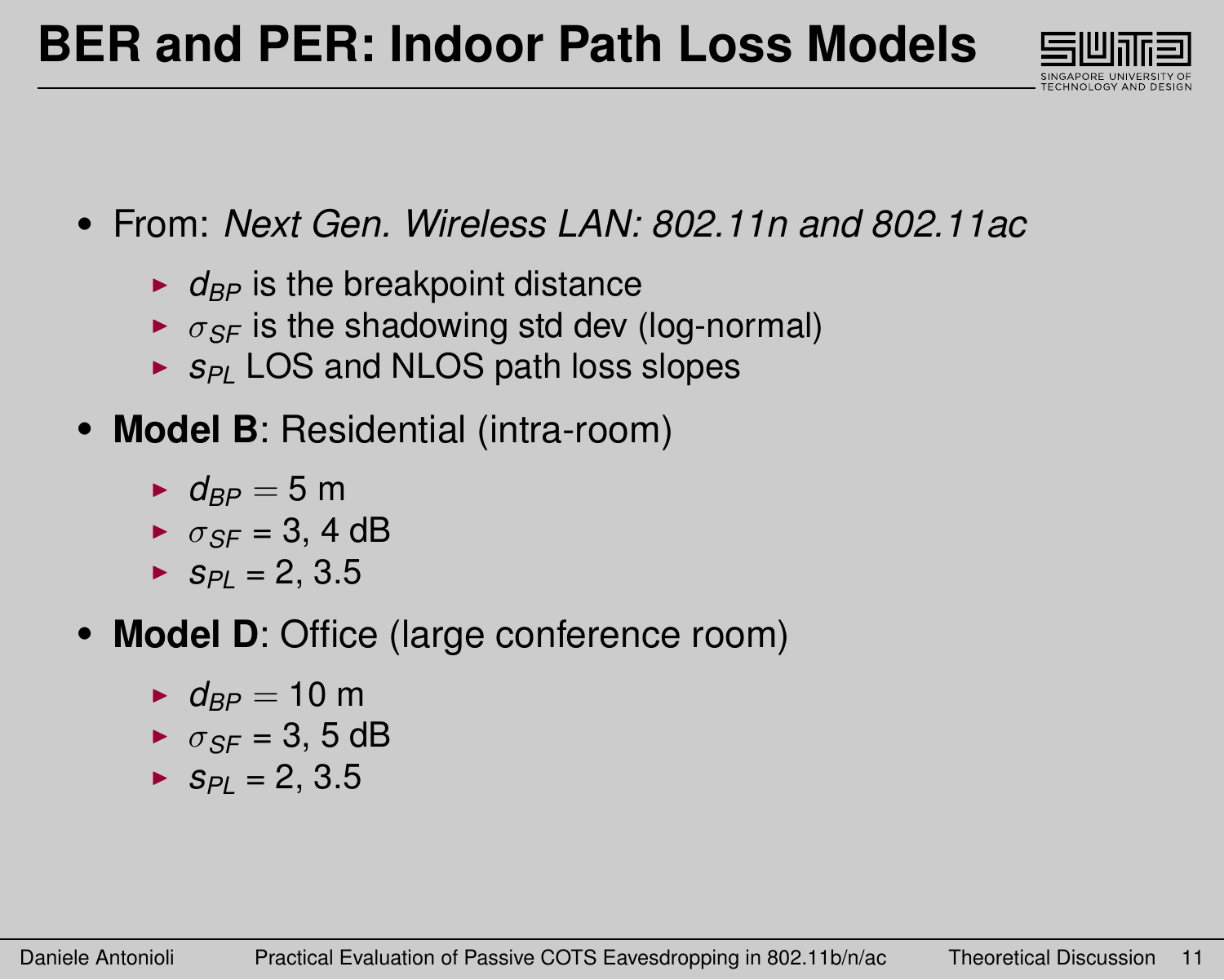### **Model B (Residential) Expected BER**





• BER of Eve, Bob(L=2) and Bob(L=4) in 802.11n (BPSK)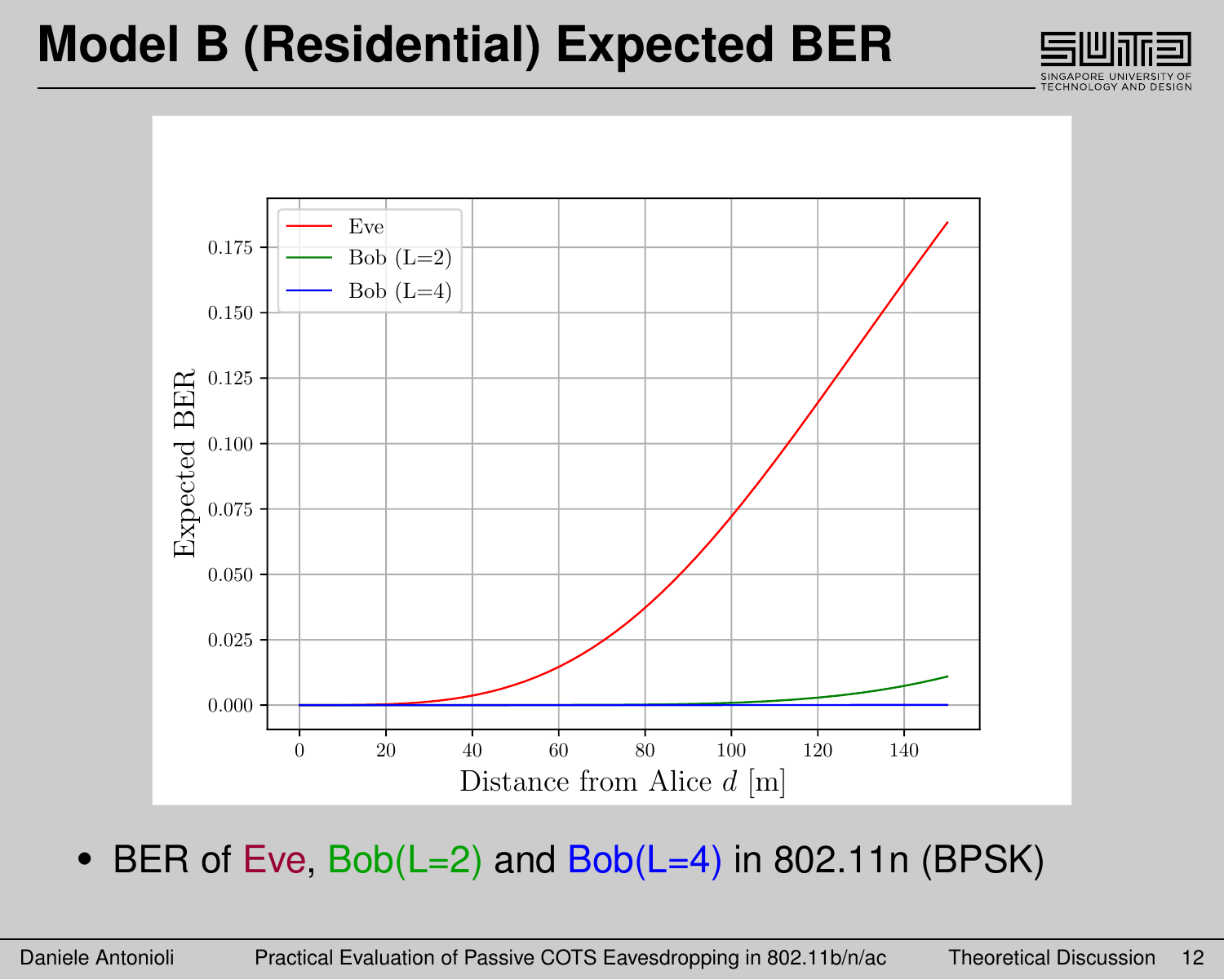### **Model B (Residential) Expected PER**





• PER of Eve,  $Bob(L=2)$  and  $Bob(L=4)$  in 802.11n (BPSK)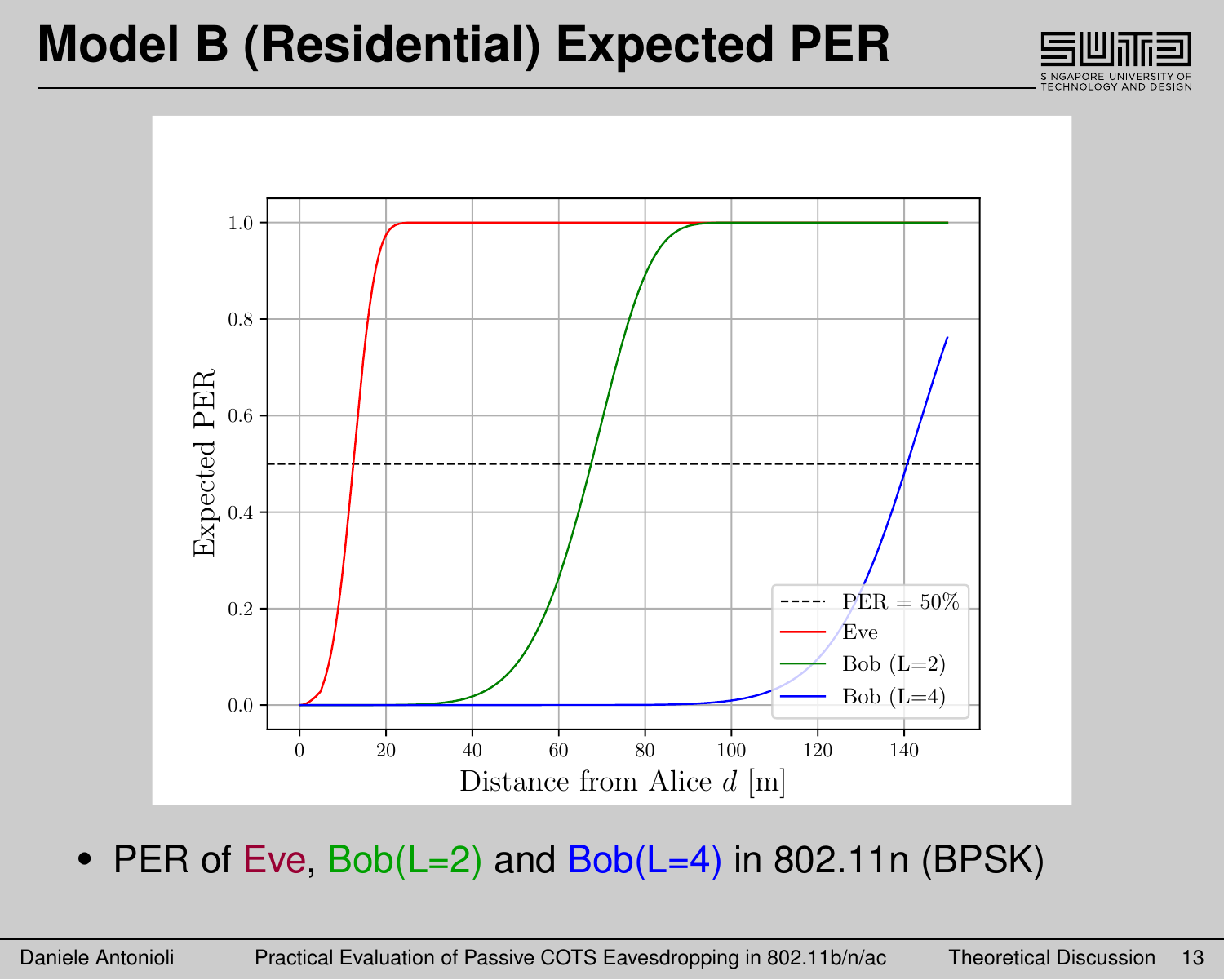### **Model B (Residential) Expected PER**





• PER of Eve,  $Bob(L=2)$  and  $Bob(L=4)$  in 802.11n (BPSK)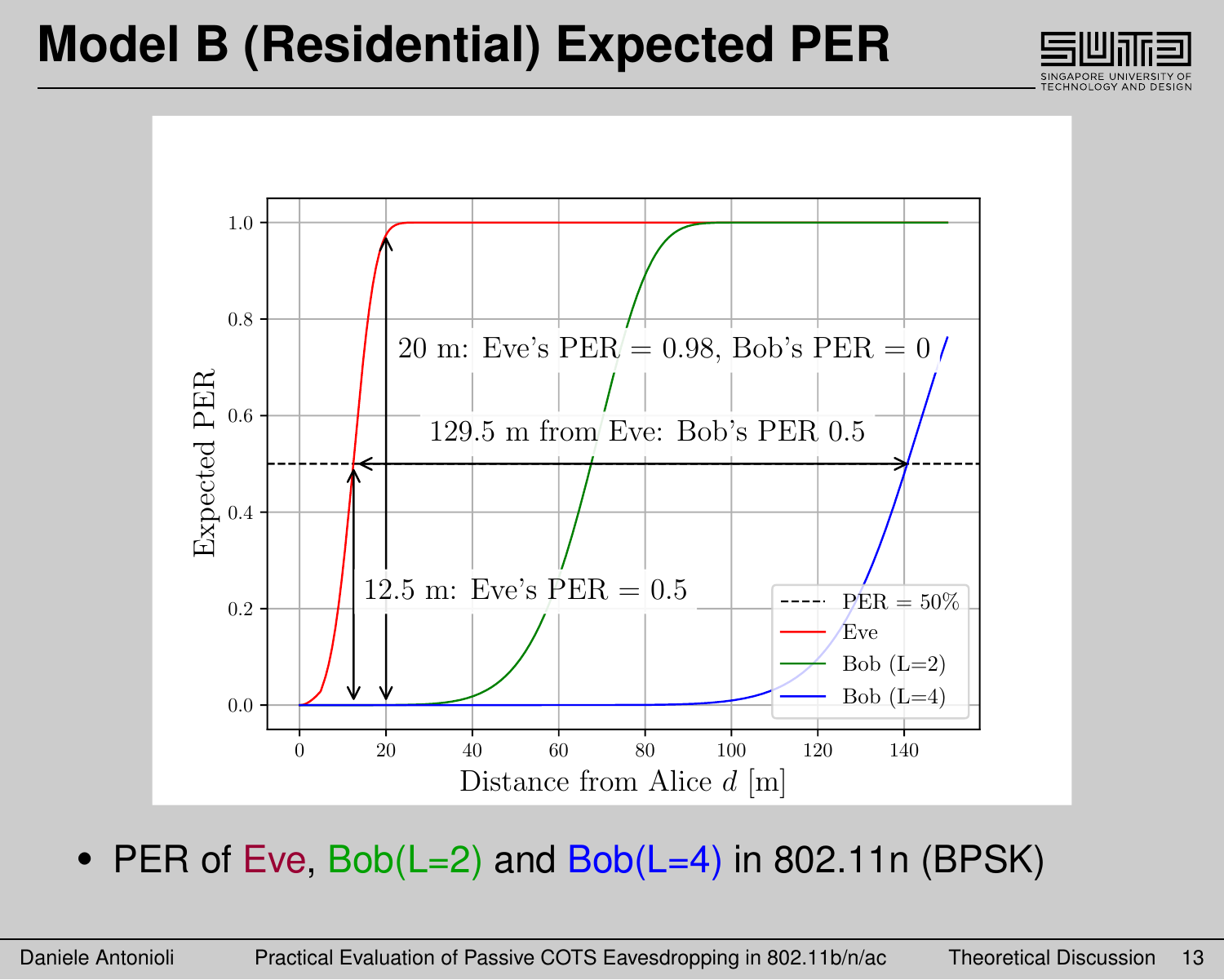### <span id="page-15-0"></span>**Experimental Indoor Office Layout**





- Alice, Bob, and Eve locations
	- $\blacktriangleright$  *d*<sub>*AB*</sub> = 2 m
	- $\vec{d}_{AE} = [2.5, 5.0, \dots, 20]$  m (8 distances)
	- $\triangle$ *d*<sub>AF</sub> = 2.5 m
	- $\triangleright$  Constant angle and elevation
	- $\triangleright$  NLOS (exploit multipath)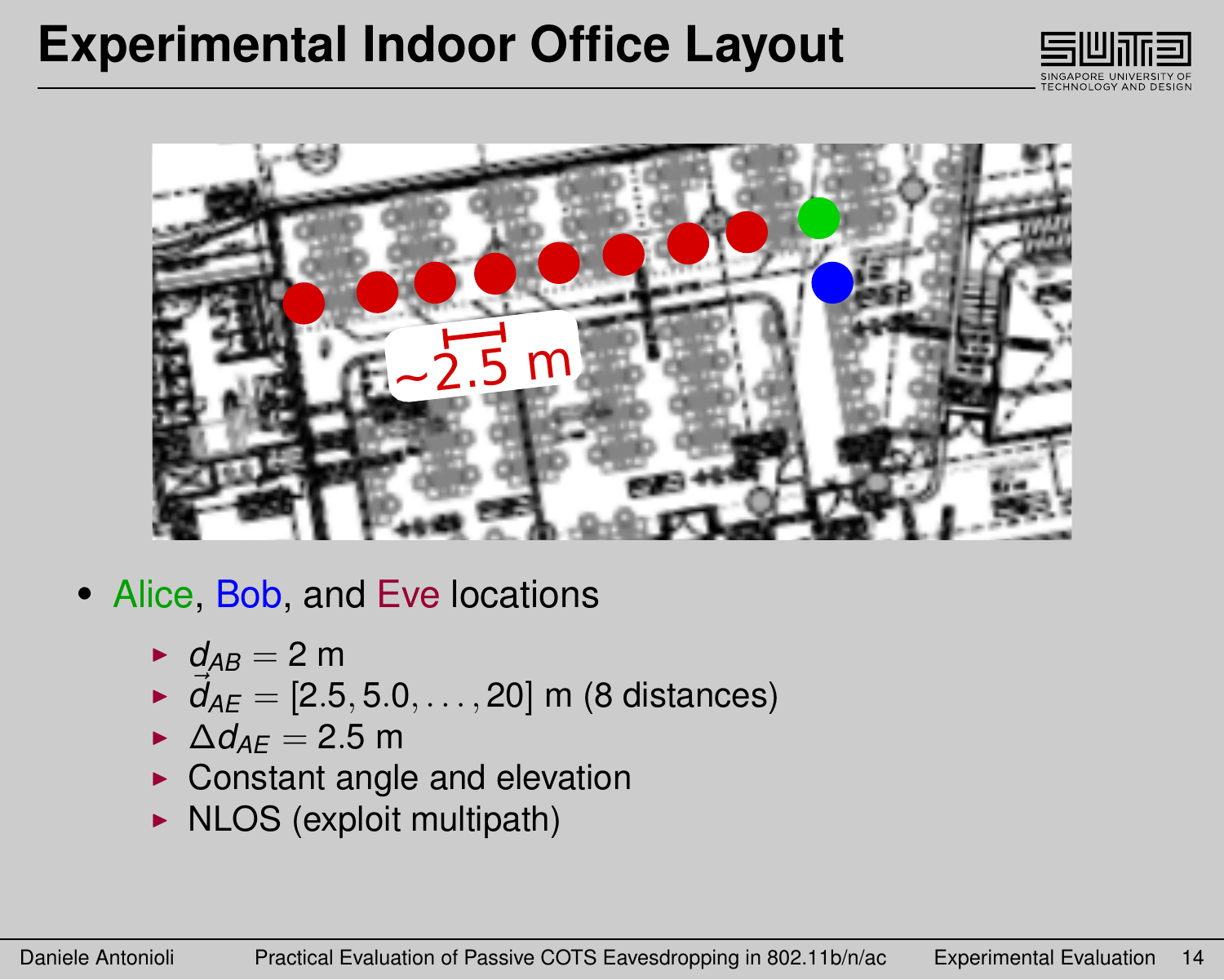

#### • COTS devices

- ▶ Alice: Linksys WRT3200ACM, 4x4, OpenWrt
- $\triangleright$  802.11n: Bob and Eve use a TL-WN722N USB dongle
- ▶ 802.11ac: Bob uses an USB-AC68, Eve uses a MacBook Pro
- Physical layer setup
	- $\blacktriangleright$   $P_A = 23$  dBm (Alice's tx power)
	- ►  $N_0 = -91$  dBm (mean noise power at receiver)
	- $\blacktriangleright$  *Ch*<sub>b/n/ac</sub> = 11, 11, 36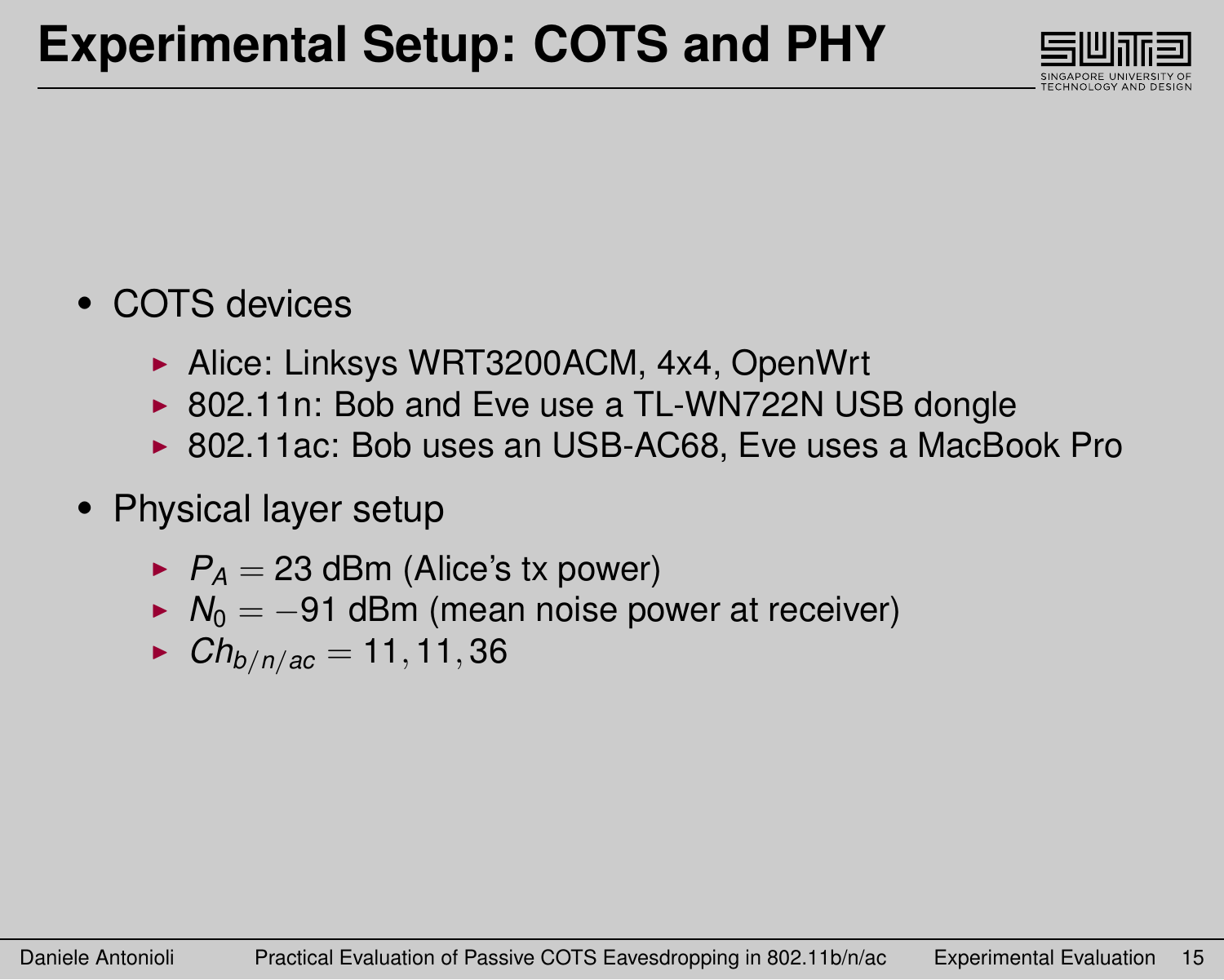

- UDP traffic from Alice to Bob
	- $\triangleright$  Using iperf
	- $\blacktriangleright$  30 repetitions per distance
- SNR
	- $\triangleright$  RSSI and noise floor from PHY radiotap headers
- PER
	- $\blacktriangleright$  From incorrect UDP checksums
	- $\triangleright$  Over the total number of packet sent
	- $\blacktriangleright$  Underestimate PER (no FCS)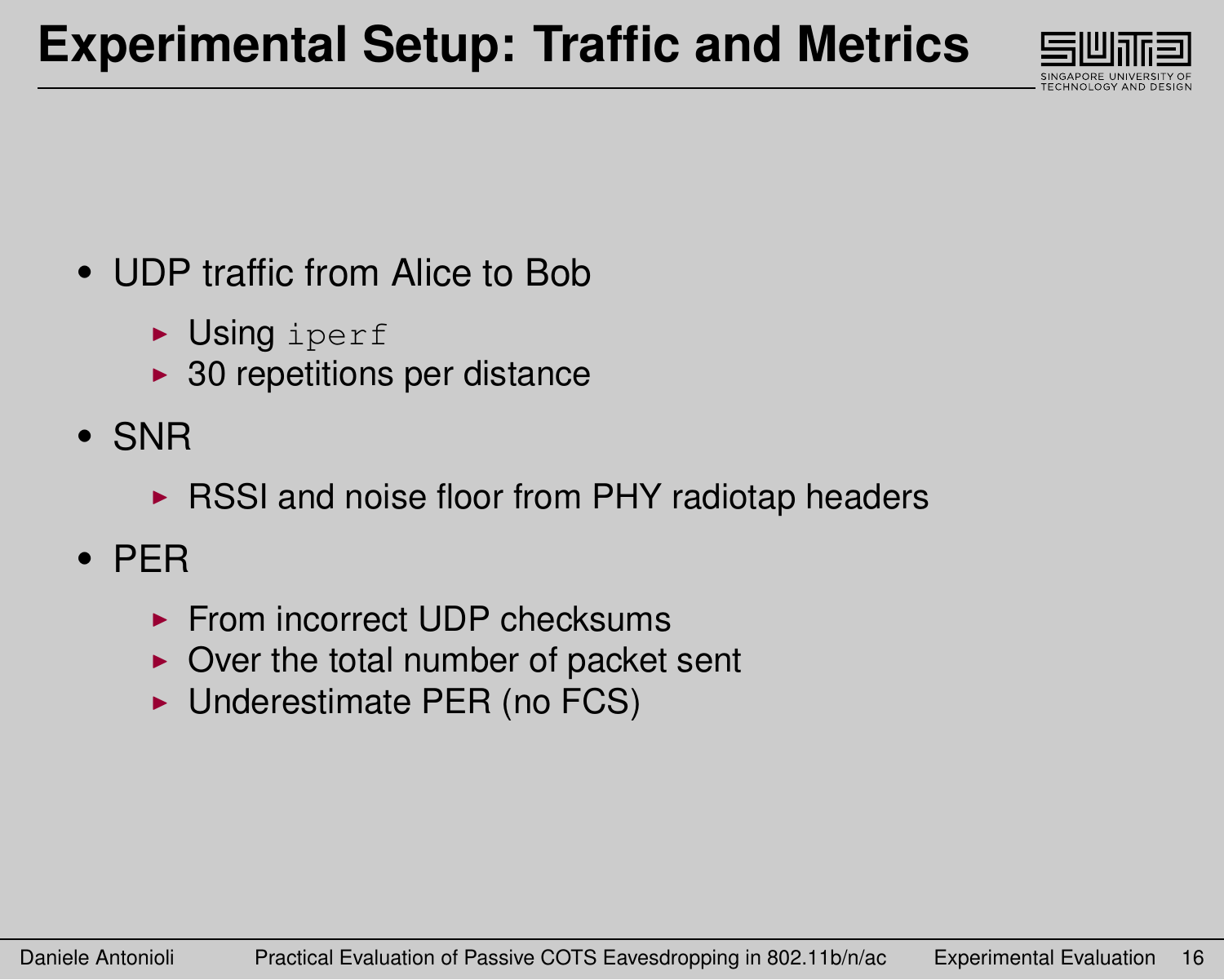### **Eve's Measured PER vs. Model D (Office)**





• Eve's PER is *increasing with 802.11b/n/ac*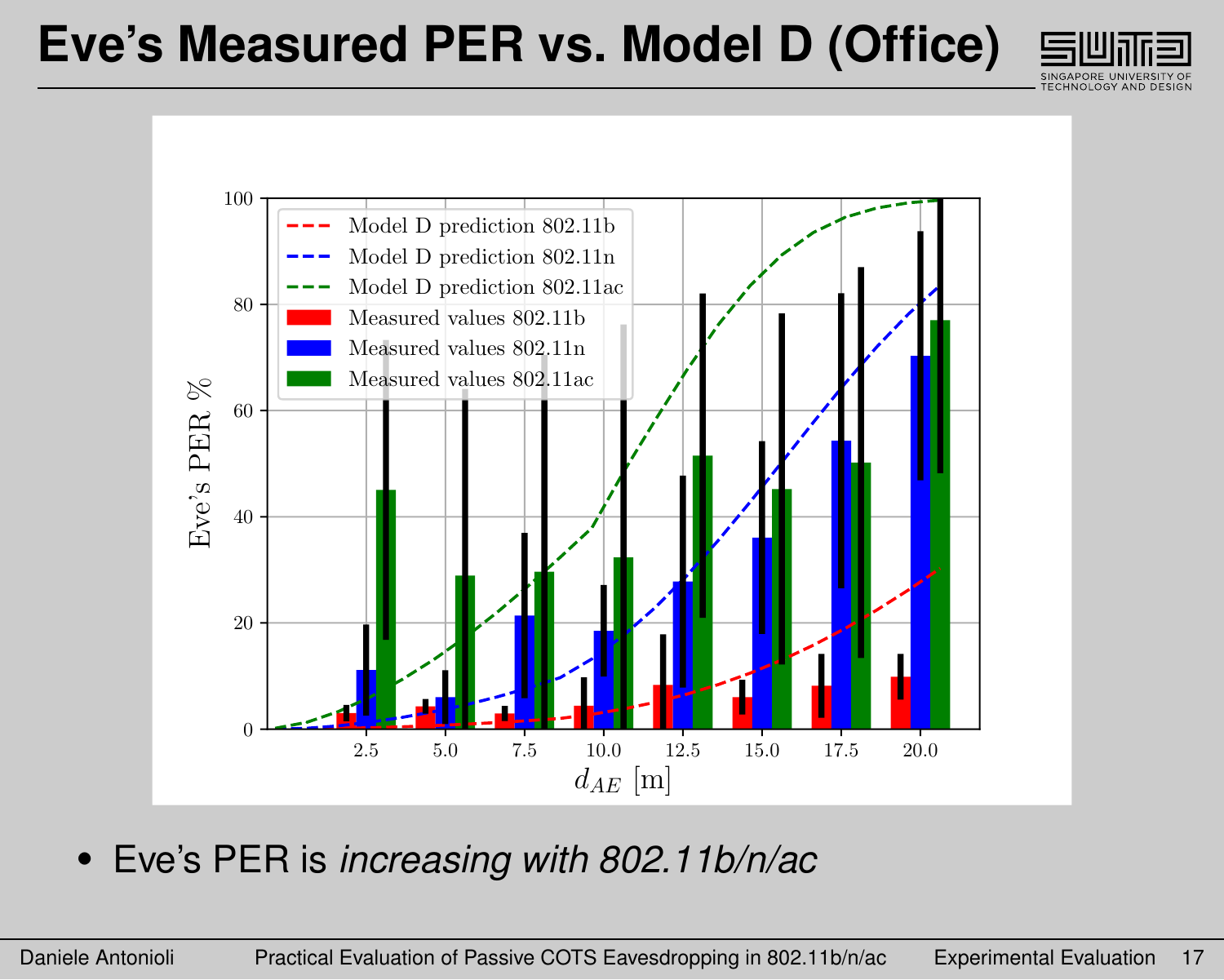### **Eve's Measured SNR**





• Eve's SNR in 802.11n/ac is *smaller* than in 802.11b

Daniele Antonioli Practical Evaluation of Passive COTS Eavesdropping in 802.11b/n/ac [Experimental Evaluation](#page-15-0) 18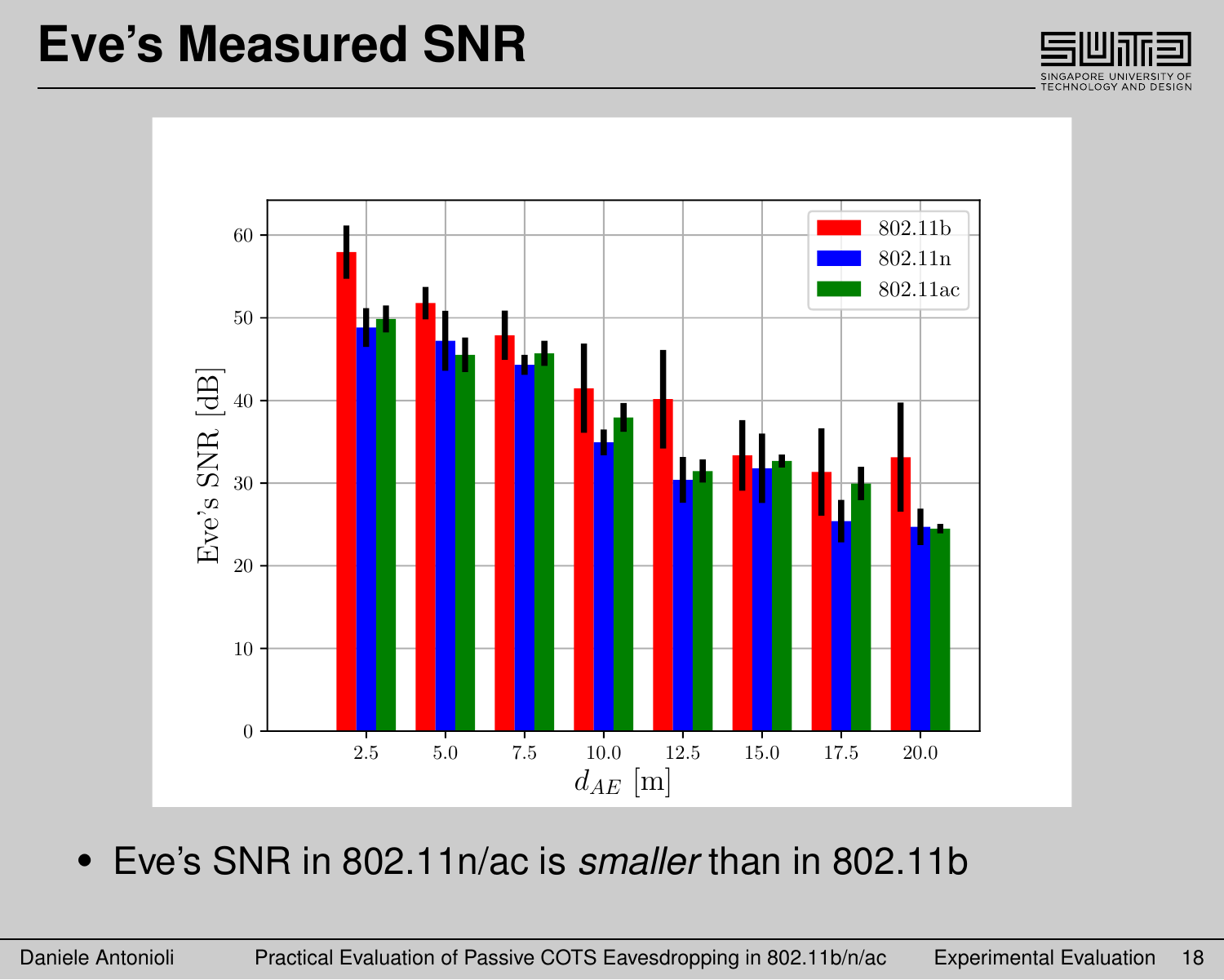# <span id="page-20-0"></span>**Practical Evaluation of Passive COTS Eavesdropping in 802.11b/n/ac**



- Predicted 802.11n/ac disadvantages for Eve
	- $\triangleright$  SNR is bounded by 6-41 dB
	- **PER increases to 98% when**  $d_{AE} > 20$  **m**
	- $\triangleright$  Eve has to be 129.5 m closer to get same performance as Bob
- Experimental results about Eve
	- **PER increases significantly when**  $d_{AF} > 15$  **m**
	- $\triangleright$  PER is 20% higher in 802.11n than in 802.11b
	- $\triangleright$  PER is 30% higher in 802.11ac than in 802.11b
- We conclude that
	- ▶ 802.11n/ac PHY features disadvantage an eavesdropper